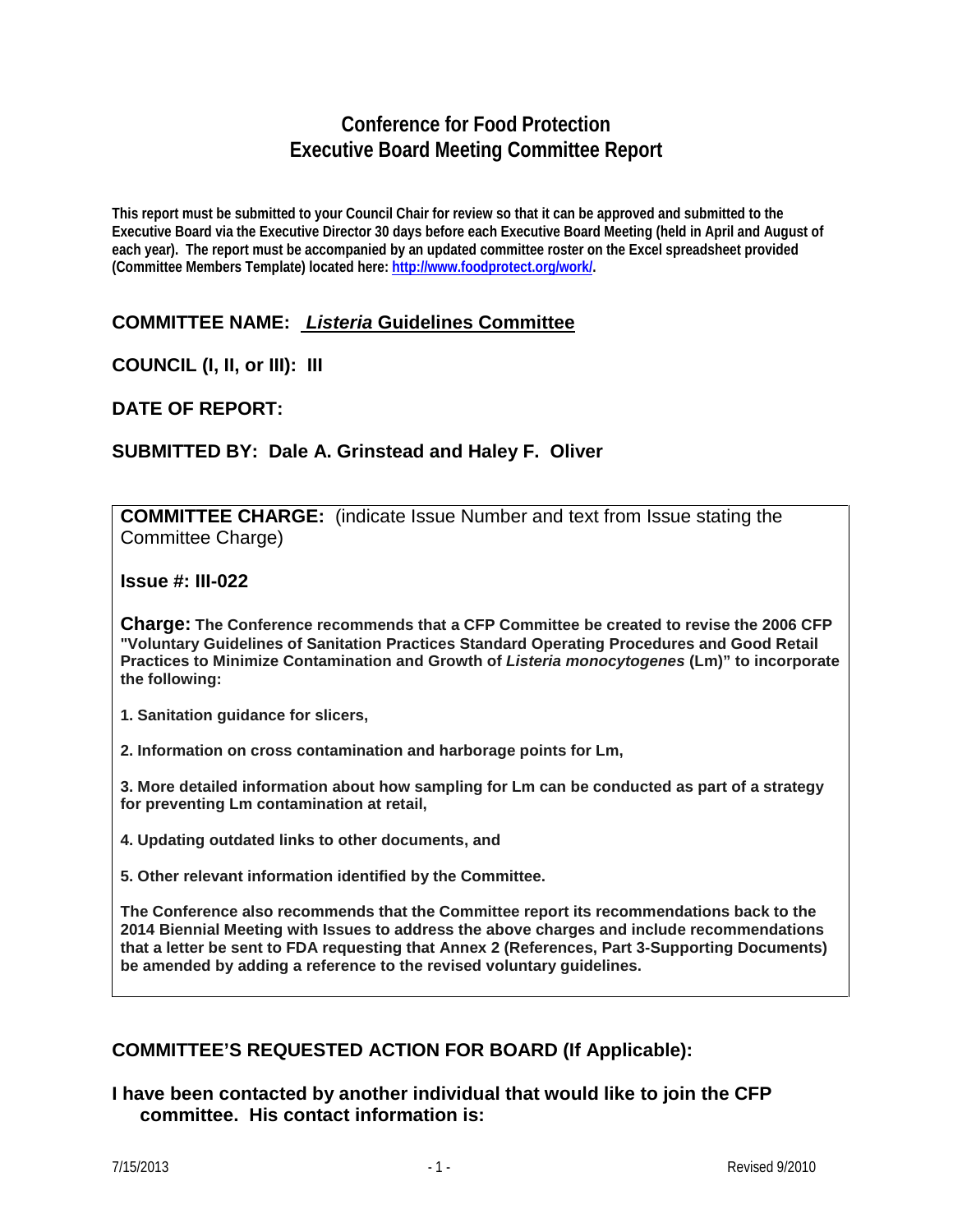**Dan Okenu, Ph.D. Food & Product Safety Chick-fil-A, Inc. 5200 Buffington Road Atlanta, GA 30349 W 404.305.3166 Dan.Okenu@chick-fil-a.com**

**In principle I have no issue with another committee member, however it is rather late in the life of the committee to add a new member. Having said that, I have worked with Dan before and he is very sharp. I would see this as a mechanism to get him more involved with CFP and I think that he could provide a valuable addition to the Conference in the future. Therefore I would like the board to approve Dan's participation in this committee.**

### **PROGRESS REPORT / COMMITTEE ACTIVITIES WITH ACTIVITY DATES:**

**The committee has had 2 conference calls since the April update. A call was held on May 9 2013. Prior to that call a web vote was conducted to determine if the committee was going to ask the CFP board to change our charge. The committee decided that we would be able to address the charge as it was given to the committee. The committee also decided to break into subgroups to address the first 3 charges which the committee believes will comprise the majority of the work that needs to be accomplished. Each subgroup will take a charge and craft first pass changes to the 2006 guideline that addresses that charge. The subgroups will have those changes to the committee as a whole by July 31. At that point the committee will then have a draft of the guideline with major edits in place to work from going forward. At that point edits and consensus can be established on all the changes to the guideline. Subgroup volunteers are:**

**1. Sanitation guidance for slicers: Henry Blade, Laurie Williams, Neil Ylanan**

**2. Information on cross contamination and harborage points for LM: Dave Konop and Haley Oliver**

**3. More detailed information about how sampling for Lm can be conducted as part of a strategy for preventing Lm contamination at retail Matthew Colson, Dale Grinstead, Kristina Barlow, and Sue Kowalczyk,**

**The committee was also reminded about the FSIS/FDA public meeting on May 22 Interagency Risk Assessment—LISTERIA MONOCYTOGENES in Retail Delicatessens.** 

**Another call was held on June 7, 2013. The purpose of this call was to check with the subgroups to make sure that they were all making adequate progress.**